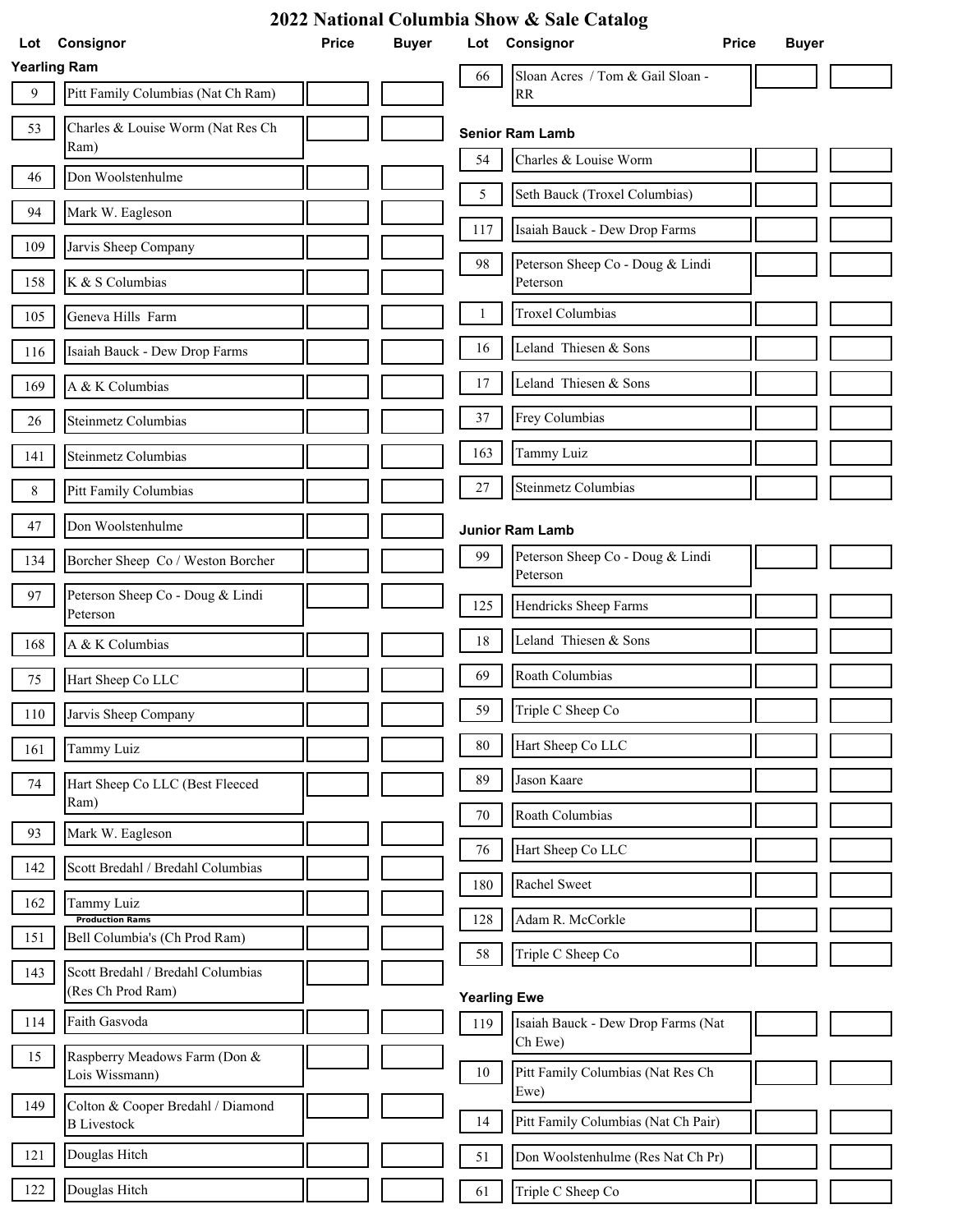| 2022 National Columbia Show & Sale Catalog |                                                   |              |              |        |                                                             |                              |  |  |  |
|--------------------------------------------|---------------------------------------------------|--------------|--------------|--------|-------------------------------------------------------------|------------------------------|--|--|--|
| Lot                                        | Consignor                                         | <b>Price</b> | <b>Buyer</b> |        | Lot Consignor                                               | <b>Price</b><br><b>Buyer</b> |  |  |  |
| 100                                        | Peterson Sheep Co - Doug & Lindi<br>Peterson      |              |              | 144    | Scott Bredahl / Bredahl Columbias                           |                              |  |  |  |
| 137                                        | Borcher Sheep Co / Weston Borcher                 |              |              | $77\,$ | Hart Sheep Co LLC                                           |                              |  |  |  |
| 113                                        | Jarvis Sheep Company (Pr)                         |              |              | 11     | Pitt Family Columbias                                       |                              |  |  |  |
| 88                                         | Jason Kaare                                       |              |              | 129    | Adam R. McCorkle                                            |                              |  |  |  |
| 171                                        | A & K Columbias                                   |              |              | 79     | Hart Sheep Co LLC<br><b>Production Ewes</b>                 |                              |  |  |  |
| 118                                        | Isaiah Bauck - Dew Drop Farms                     |              |              | 71     | Roath Columbias (Ch Prod Ewe)                               |                              |  |  |  |
| 44                                         | Frey Columbias (Pr)                               |              |              | 154    | Bell Columbia's (Res Ch Prod Ewe)                           |                              |  |  |  |
| 159                                        | K & S Columbias                                   |              |              | 155    | Bell Columbia's                                             |                              |  |  |  |
| 48                                         | Don Woolstenhulme                                 |              |              | 36     | <b>Blackman Columbias</b>                                   |                              |  |  |  |
| 101                                        | Peterson Sheep Co - Doug & Lindi                  |              |              | 115    | Faith Gasvoda                                               |                              |  |  |  |
|                                            | Peterson                                          |              |              | 35     | <b>Blackman Columbias</b>                                   |                              |  |  |  |
| 30                                         | Steinmetz Columbias (Pr)                          |              |              | 145    | Scott Bredahl / Bredahl Columbias                           |                              |  |  |  |
| 112                                        | Jarvis Sheep Company                              |              |              | 124    | Douglas Hitch                                               |                              |  |  |  |
| 49                                         | Don Woolstenhulme                                 |              |              | 68     | Sloan Acres / Tom & Gail Sloan -<br>RR                      |                              |  |  |  |
| 136                                        | Borcher Sheep Co / Weston Borcher                 |              |              | 123    | Douglas Hitch                                               |                              |  |  |  |
| 104                                        | Peterson Sheep Co - Doug & Lindi<br>Peterson (Pr) |              |              |        |                                                             |                              |  |  |  |
| 153                                        | Bell Columbia's (Best Fleeced Ewe)                |              |              |        | <b>Senior Ewe Lamb</b>                                      |                              |  |  |  |
| 172                                        | A & K Columbias                                   |              |              | 102    | Peterson Sheep Co - Doug & Lindi<br>Peterson                |                              |  |  |  |
| 111                                        | Jarvis Sheep Company                              |              |              | 120    | Isaiah Bauck - Dew Drop Farms                               |                              |  |  |  |
| 140                                        | Borcher Sheep Co / Weston Borcher                 |              |              | 55     | Charles & Louise Worm (Pr)                                  |                              |  |  |  |
|                                            | (Pr)                                              |              |              | 20     | Leland Thiesen & Sons                                       |                              |  |  |  |
| 40                                         | Frey Columbias                                    |              |              | 21     | Leland Thiesen & Sons                                       |                              |  |  |  |
| 95                                         | Mark W. Eagleson                                  |              |              | 45     | Frey Columbias (Pr)                                         |                              |  |  |  |
| 78                                         | Hart Sheep Co LLC                                 |              |              | 29     | Steinmetz Columbias                                         |                              |  |  |  |
| 19                                         | Leland Thiesen & Sons                             |              |              | 92     | Cortney Copeland                                            |                              |  |  |  |
| 84                                         | Hart Sheep Co LLC (Pr)                            |              |              | 148    | Scott Bredahl / Bredahl Columbias                           |                              |  |  |  |
| 28                                         | Steinmetz Columbias                               |              |              | 164    | (Pr)<br>Tammy Luiz                                          |                              |  |  |  |
| $\boldsymbol{7}$                           | Courtney Bauck (Troxel Columbias)                 |              |              | 96     | Mark W. Eagleson                                            |                              |  |  |  |
| 152                                        | Bell Columbia's                                   |              |              | 41     | Frey Columbias                                              |                              |  |  |  |
| 34                                         | R & C Columbias (Pr)                              |              |              |        |                                                             |                              |  |  |  |
| 107                                        | Geneva Hills Farm                                 |              |              | 138    | <b>Junior Ewe Lamb</b><br>Borcher Sheep Co / Weston Borcher |                              |  |  |  |
| 126                                        | Hendricks Sheep Farms                             |              |              | 139    | Borcher Sheep Co / Weston Borcher                           |                              |  |  |  |
| 173                                        | A & K Columbias                                   |              |              |        |                                                             |                              |  |  |  |
|                                            |                                                   |              |              | 52     | Don Woolstenhulme (Pr)                                      |                              |  |  |  |